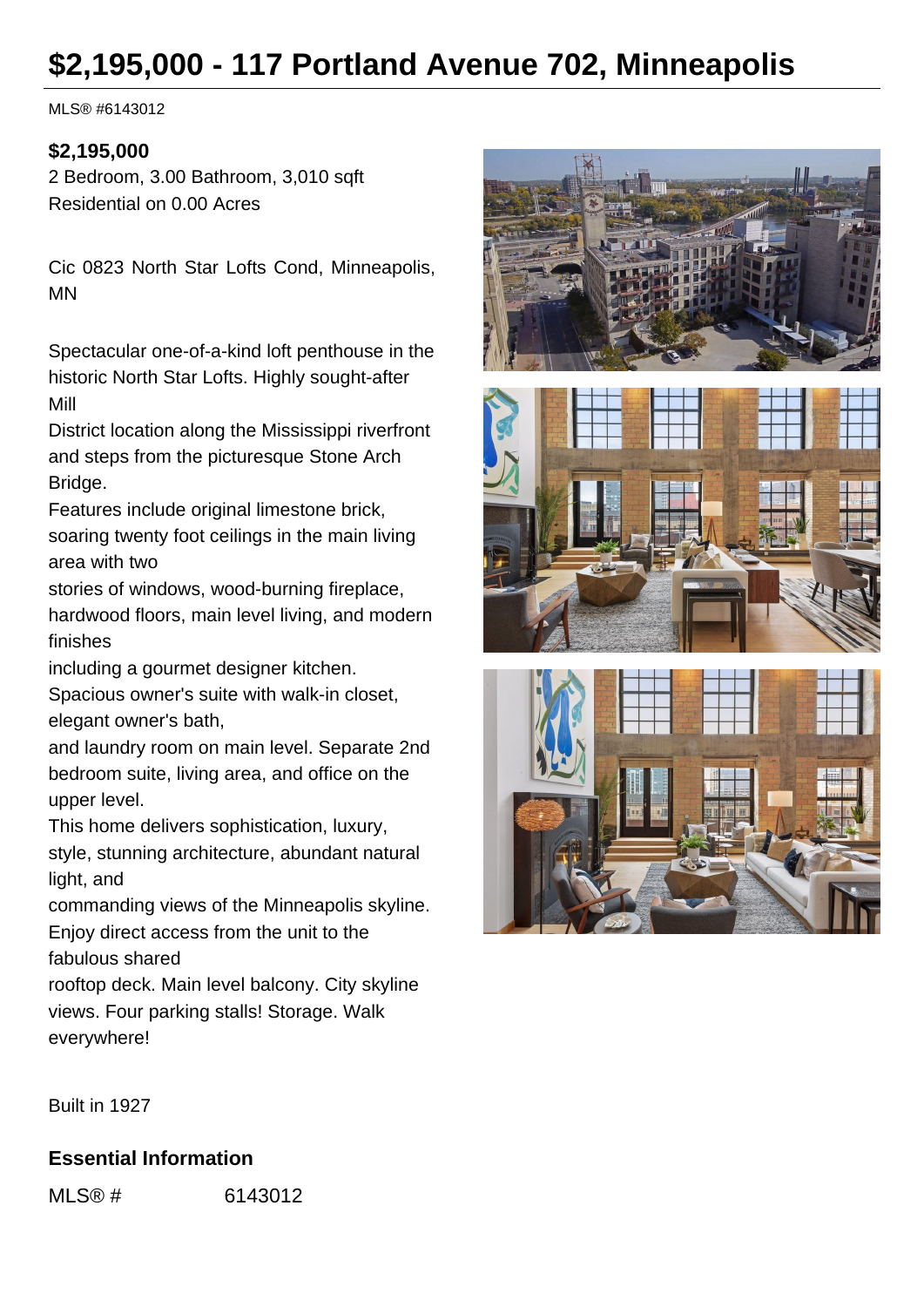| Price                 | \$2,195,000      |
|-----------------------|------------------|
| <b>Bedrooms</b>       | 2                |
| <b>Bathrooms</b>      | 3.00             |
| <b>Full Baths</b>     | 1                |
| <b>Half Baths</b>     | 1                |
| <b>Square Footage</b> | 3,010            |
| Acres                 | 0.00             |
| <b>Year Built</b>     | 1927             |
| <b>Type</b>           | Residential      |
| Sub-Type              | <b>High Rise</b> |
| <b>Style</b>          | <b>High Rise</b> |
| Status                | Active           |

# **Community Information**

| <b>Address</b>       | 117 Portland Avenue 702                                                                                                                                              |  |
|----------------------|----------------------------------------------------------------------------------------------------------------------------------------------------------------------|--|
| Area                 | Downtown East                                                                                                                                                        |  |
| Subdivision          | Cic 0823 North Star Lofts Cond                                                                                                                                       |  |
| City                 | <b>Minneapolis</b>                                                                                                                                                   |  |
| County               | Hennepin                                                                                                                                                             |  |
| <b>State</b>         | <b>MN</b>                                                                                                                                                            |  |
| Zip Code             | 55401                                                                                                                                                                |  |
| <b>Amenities</b>     |                                                                                                                                                                      |  |
| Amenities            | Deck, Security, Fire Sprinkler System, Elevator(s), Concrete Floors &<br><b>Walls</b>                                                                                |  |
| # of Garages         | $\overline{4}$                                                                                                                                                       |  |
| Garages              | Attached Garage, Insulated Garage, Heated Garage, Underground,<br>Concrete, Shared Driveway, Secured, Assigned, Units Vary, Electric,<br>Storage, Garage Door Opener |  |
| <b>Is Waterfront</b> | Yes                                                                                                                                                                  |  |
| Waterfront           | <b>River Front</b>                                                                                                                                                   |  |
| Pool                 | <b>None</b>                                                                                                                                                          |  |
| <b>Interior</b>      |                                                                                                                                                                      |  |
| Appliances           | Wall<br>Oven,<br>Microwave, Exhaust<br>Fan,<br>Dishwasher,<br>Cooktop,<br>Refrigerator, Washer, Dryer, Disposal                                                      |  |
| Heating              | Forced Air, Baseboard, Hot Water                                                                                                                                     |  |
| Cooling              | <b>Central Air</b>                                                                                                                                                   |  |
| Fireplace            | Yes                                                                                                                                                                  |  |